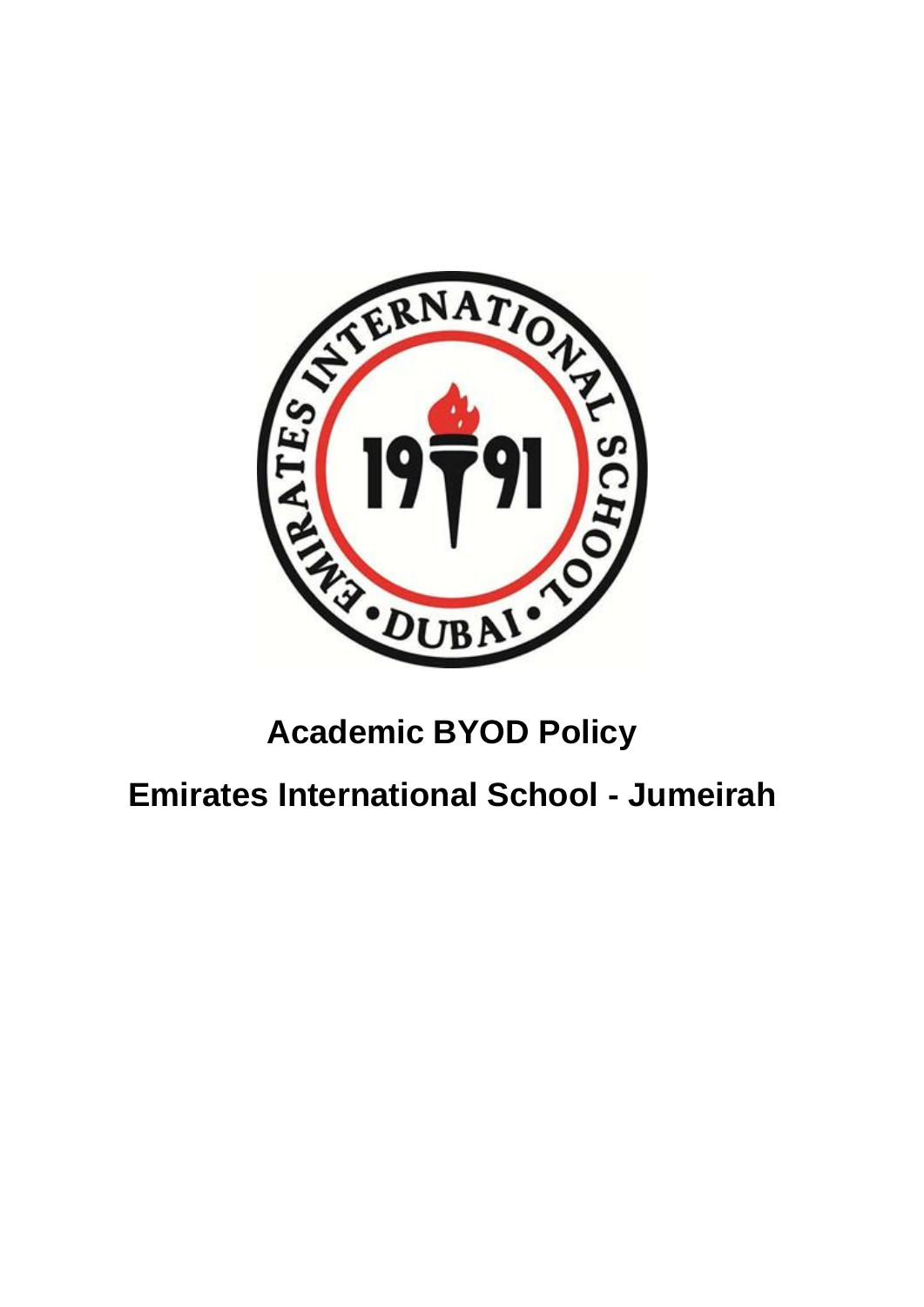## **BRING YOUR OWN DEVICES (BYOD) POLICY**

Technology is an integral part of life, and this is no less true in education. At Emirates International School we are dedicated to a learning environment that gives access to appropriate technology in order to enhance learning, unlock potential and connect students locally and globally. We ensure that all students and staff have access to high-speed internet in all areas of the school and they may bring a device of their own to access this.

The students at EIS are digital-natives. For them, technology is part of the environment in which they are growing up. The BYOD policy has been designed to ensure that all members of the school community are given the opportunity to develop the necessary digital literacy skills to thrive in the digital age.

## **How does BYOD support learning?**

Student-centered learning is a key value of any IB World School and BYOD helps support this philosophy by giving students more opportunities to take responsibility for their own learning and to develop the attributes of the IB Learner Profile.

Our aim at EIS is for students to learn with technology, rather than learning from technology.

The use of BYOD supports key contemporary learning skills including:

- Accessing, filtering and processing information
- Planning and organizing
- Making choices and decisions
- Facing challenges and problem solving
- Risk-taking and overcoming challenges
- Collaborating and sharing
- Communicating
- Being creative and innovative
- Reflecting

This policy applies to any device that is not school owned or supplied, and is used to access the school wireless network. The purpose of this policy is to establish clear guidelines and procedures when students use their own devices in school, to ensure safe use and the integrity of the EIS network.

## **Which devices are suitable for BYOD ?**

At EIS our BYOD model is based upon The Bring Your Own Standard Device, where the students have to procure a device from a limited selection of standardized requirements dictated by the school. Fully funded and owned by the student, but managed by the school. This allows for both parent and student to choose a device which meets their budget and needs, while meeting the requirements of learning at EIS.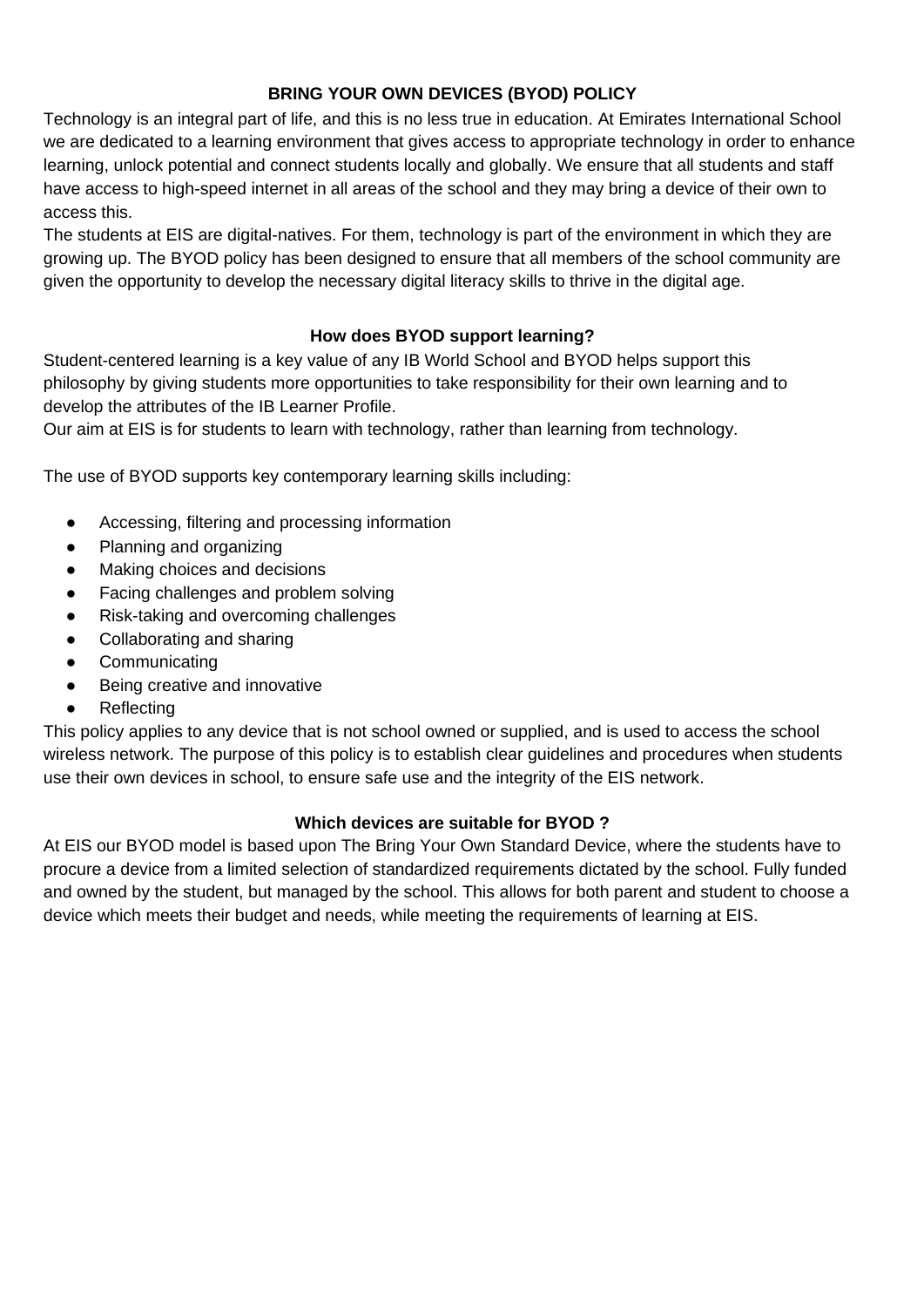The devices "of choice" at Emirates International Schools are as follows.

| Programme (Year)                           | <b>Preferred Device</b>           |
|--------------------------------------------|-----------------------------------|
| PYP Year 2 to 4                            | Suitable Tablet/iPad              |
| PYP & MYP (Year 5 to Year 11)              | Suitable laptop/MacBook or Tablet |
| <b>IBDP &amp; IBCC (Years 12 &amp; 13)</b> | Laptop/MacBook                    |

School iPads and other devices will be provided to Early Years, Years 1 & 2 as younger students are not expected to carry their own devices between home and school.

Please note that **smartphones are not considered a suitable device** due to screen size, storage limitations, and function restrictions.

Please look at the below specifications for the device you would like to bring in. **Windows Device:**

- 1. My device is not older than 4 years, or was purchased during or after 2013.
- 2. My device has at least 4GB of RAM.
- 3. My device has a  $4 +$  hour battery life.
- 4. My device has working WIFI.
- 5. My device has Windows 7 or above.
- 6. My laptop has up to date anti-virus software

#### **Apple Laptop:**

- 1. My laptop is not older than 4 years, or was purchased during or after 2016.
- 2. My laptop is running the latest OSX
- 3. My laptop has at least 4GB of RAM (8GB recommended for MacBook Pro).
- 4. My laptop has a 4 + hour battery life.
- 5. My laptop has working WIFI.

#### **Tablet/iPad:**

- 1. My tablet is less than 4 years old, or was purchased during or after 2016
- 2. My tablet is running the most up to date OS it is capable of
- 3. My tablet has a 4+ hour battery life
- 4. My tablet has working wifi.
- 5. A 10" screen or more (this automatically excludes mobile phones)
- 6. A Protective case

## **Software/Apps**

- Word processing (word, pages, google docs)
- Spreadsheet capabilities (excel, numbers, sheets)
- Cloud Storage (G Drive/Dropbox)
- Chrome web browser
- Voice recording capabilities
- Video recording/editing

Students with tablets will be required to download Apps to suit the learning situation within their classroom. This may also include Mobile Device Management software.

#### **Are there restrictions on the use of my device?**

The use of a personal device in the school is for instructional use only and at the teacher's discretion. In addition, the wireless access is for internet use only, and users will not have access to other school